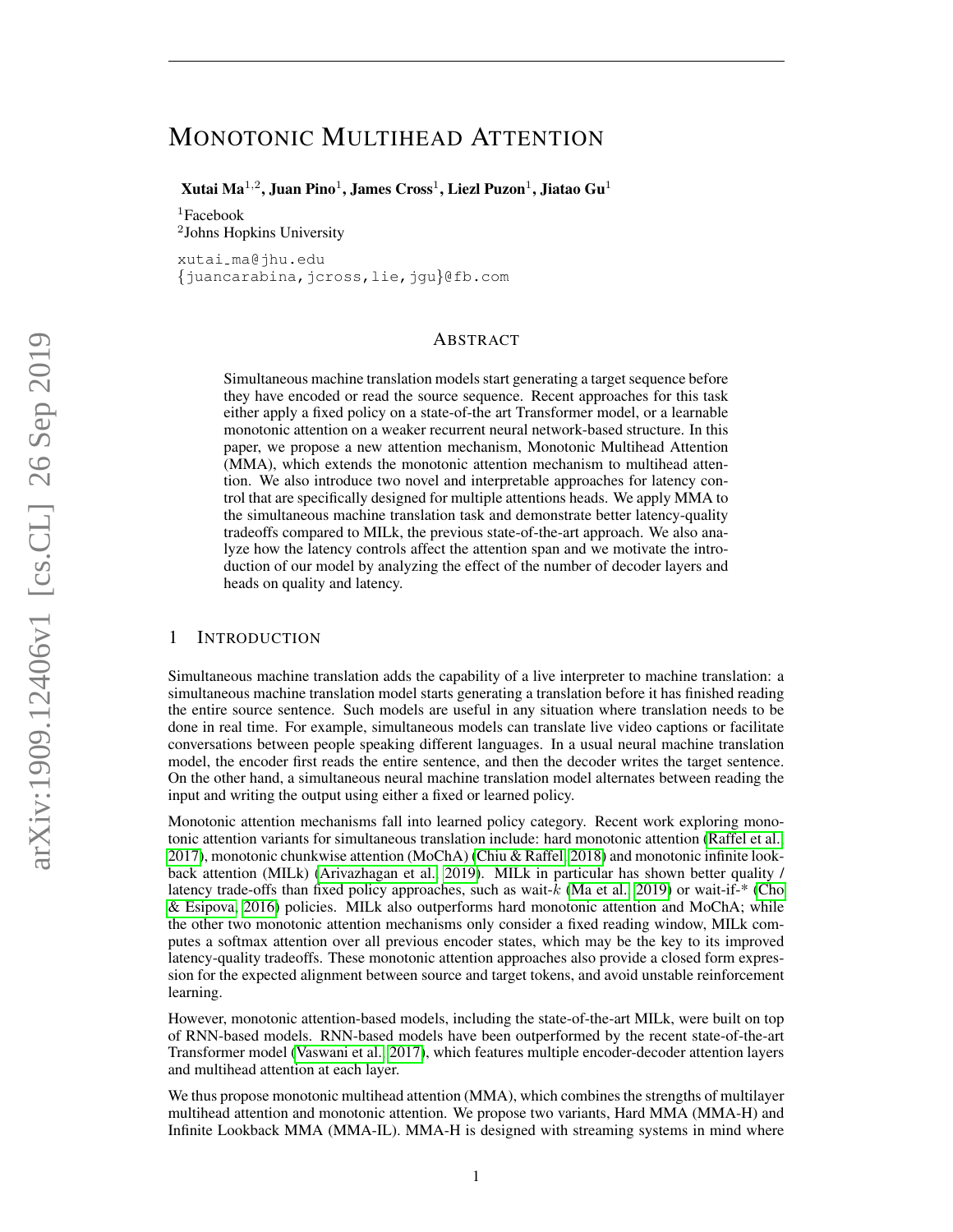the attention span must be limited. MMA-IL emphasizes the quality of the translation system. We also propose two novel latency regularization methods. The first encourages the model to be faster by directly minimizing the average latency. The second encourages the attention heads to maintain similar positions, preventing the latency from being dominated by a single or a few heads.

The main contributions of this paper are:

- 1. We introduce a novel monotonic attention mechanism, monotonic multihead attention, which enables the Transformer model to perform online decoding. This model leverages the power of the Transformer and the efficiency of monotonic attention.
- 2. We demonstrate better latency-quality tradeoffs compared to the MILk model, the previous state-of-the-art, on two standard translation benchmarks, IWSLT15 English-Vietnamese (En-Vi) and WMT15 German-English (De-En).
- 3. We provide analyses on how our model is able to control the attention span and we motivate the design of our model with an ablation study on the number of decoder layers and the number of decoder heads.

# 2 MONOTONIC MULTIHEAD ATTENTION MODEL

In this section, we review the monotonic attention-based approaches in RNN-based encoder-decoder models. We then introduce the two types of Monotonic Multihead Attention (MMA) for Transformer models: MMA-H and MMA-IL. Finally we introduce strategies to control latency and coverage.

## <span id="page-1-3"></span>2.1 MONOTONIC ATTENTION

The hard monotonic attention mechanism [\(Raffel et al., 2017\)](#page-9-0) was first introduced in order to achieve online linear time decoding for RNN-based encoder-decoder models. We denote the input sequence as  $\mathbf{x} = \{x_1, ..., x_T\}$ , and the corresponding encoder states as  $\mathbf{m} = \{m_1, ..., m_T\}$ , with T being the length of the source sequence. The model generates a target sequence  $\mathbf{y} = \{y_1, ..., y_U\}$  with U being the length of the target sequence. At the i-th decoding step, the decoder only attends to one encoder state  $m_{t_i}$  with  $t_i = j$ . When generating a new target token  $y_i$ , the decoder chooses whether to move one step forward or to stay at the current position based on a Bernoulli selection probability  $p_{i,j}$ , so that  $t_i \geq t_{i-1}$ . Denoting the decoder state at the *i*-th, starting from  $j = t_{i-1}, t_{i-1} + 1, t_{i-1} + 2, ...,$ this process can be calculated as follows:  $<sup>1</sup>$  $<sup>1</sup>$  $<sup>1</sup>$ </sup>

$$
e_{i,j} = \text{MonotonicEnergy}(s_{i-1}, m_j) \tag{1}
$$

$$
p_{i,j} = \text{Sigmoid}(e_{i,j}) \tag{2}
$$

<span id="page-1-1"></span>
$$
z_{i,j} \sim \text{Bernoulli}(p_{i,j}) \tag{3}
$$

When  $z_{i,j} = 1$ , we set  $t_i = j$  and start generating a target token  $y_i$ ; otherwise, we set  $t_i = j + 1$ and repeat the process. During training, an expected alignment  $\alpha$  is introduced in order to replace the softmax attention. It can be calculated in a recurrent manner, shown in [Equation 4:](#page-1-1)

$$
\alpha_{i,j} = p_{i,j} \sum_{k=1}^{j} \left( \alpha_{i-1,k} \prod_{l=k}^{j-1} (1 - p_{i,l}) \right)
$$
  
=  $p_{i,j} \left( (1 - p_{i,j-1}) \frac{\alpha_{i,j-1}}{p_{i,j-1}} + \alpha_{i-1,j} \right)$  (4)

[Raffel et al.](#page-9-0) [\(2017\)](#page-9-0) also introduce a closed-form parallel solution for the recurrence relation in [Equation 5:](#page-1-2)

<span id="page-1-2"></span>
$$
\alpha_{i,:} = p_{i,:} \text{cumprod}(1 - p_{i,:}) \text{cumsum}\left(\frac{\alpha_{i-1,:}}{\text{cumprod}(1 - p_{i,:})}\right)
$$
\n(5)

where  $\text{cumprod}(\bm{x}) = [1, x_1, x_1 x_2, ..., \prod_{i=1}^{|\bm{x}|-1} x_i]$  and  $\text{cumsum}(\bm{x}) = [x_1, x_1 + x_2, ..., \sum_{i=1}^{|\bm{x}|} x_i].$ In practice, the denominator in Equation [5](#page-1-2) is clamped into a range of  $(\epsilon, 1]$  to avoid numerical instabilities introduced by cumprod. Although this monotonic attention mechanism achieves online

<span id="page-1-0"></span><sup>&</sup>lt;sup>1</sup>Notice that during training, to encourage discreteness, [Raffel et al.](#page-9-0) [\(2017\)](#page-9-0) added a zero mean, unit variance pre-sigmoid noise to  $e_{i,j}$ .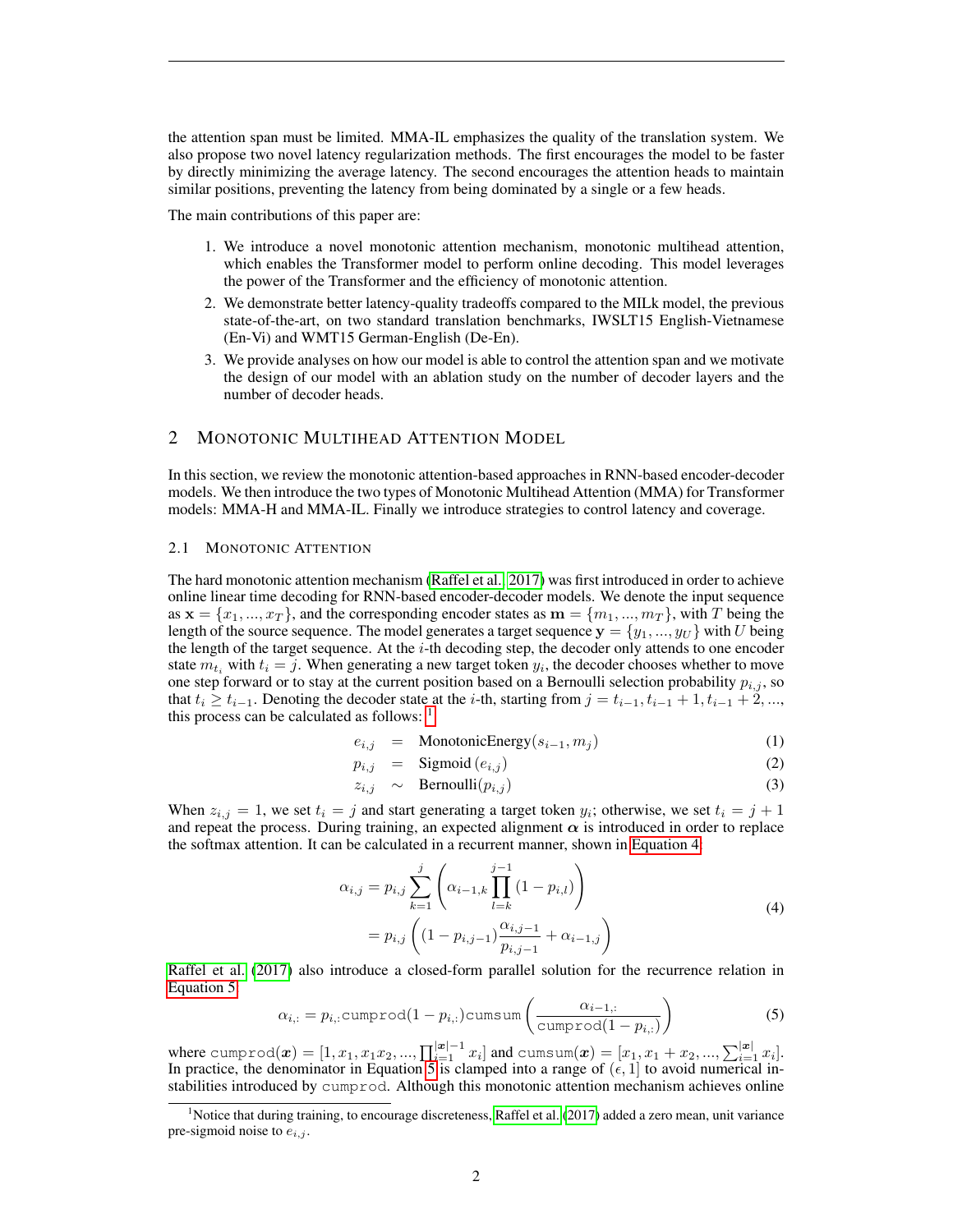linear time decoding, the decoder can only attend to one encoder state. This limitation can diminish translation quality because there may be insufficient information for reordering.

Moreover, the model lacks a mechanism to adjust latency based on different requirements at decoding time. To address these issues, [Chiu & Raffel](#page-8-0) [\(2018\)](#page-8-0) introduce Monotonic Chunkwise Attention (MoChA), which allows the decoder to apply softmax attention over a chunk (subsequence of encoder positions). Alternatively, [Arivazhagan et al.](#page-8-1) [\(2019\)](#page-8-1) introduce Monotonic Infinite Lookback Attention (MILk) which allows the decoder to access encoder states from the beginning of the source sequence. The expected attention for the MILk model is defined in [Equation 6.](#page-2-0)

<span id="page-2-0"></span>
$$
\beta_{i,j} = \sum_{k=j}^{|\mathbf{x}|} \left( \frac{\alpha_{i,k} \exp(u_{i,j})}{\sum_{l=1}^k \exp(u_{i,l})} \right) \tag{6}
$$

#### <span id="page-2-4"></span>2.2 MONOTONIC MULTIHEAD ATTENTION

Previous monotonic attention approaches are based on RNN encoder-decoder models with a single attention and haven't explored the power of the Transformer model. [2](#page-2-1) The Transformer architecture [\(Vaswani et al., 2017\)](#page-9-2) has recently become the state-of-the-art for machine translation [\(Barrault](#page-8-3) [et al., 2019\)](#page-8-3). An important feature of the Transformer is the use of a separate multihead attention module at each layer. Thus, we propose a new approach, Monotonic Multihead Attention (MMA), which combines the expressive power of multihead attention and the low latency of monotonic attention.

Multihead attention allows each decoder layer to have multiple heads, where each head can compute a different attention distribution. Given queries  $Q$ , keys K and values V, multihead attention MultiHead $(Q, K, V)$  is defined in [Equation 7.](#page-2-2)

<span id="page-2-2"></span>
$$
\text{MultiHead}(Q, K, V) = \text{Concat}(\text{head}_1, ..., \text{head}_H)W^O
$$
\n
$$
\text{where } \text{head}_h = \text{Attention}\left(QW_h^Q, KW_h^K, VW_h^V, \right) \tag{7}
$$

The attention function is the scaled dot-product attention, defined in [Equation 8:](#page-2-3)

<span id="page-2-3"></span>
$$
Attention(Q, K, V) = Softmax\left(\frac{QK^T}{\sqrt{d_k}}\right)V\tag{8}
$$

There are three applications of multihead attention in the Transformer model:

- 1. The Encoder contains self-attention layers where all of the queries, keys and values come from previous layers.
- 2. The Decoder contains self-attention layers that allow each position in the decoder to attend to all positions in the decoder up to and including that position.
- 3. The Decoder-encoder attention contains multihead attention layers where queries come from the previous decoder layer and the keys and values come from the output of the encoder. Every decoder layer has an decoder-encoder attention.

For MMA, we assign each head to operate as a separate monotonic attention in decoder-encoder attention.

For a transformer with  $L$  decoder layers and  $H$  attention heads per layer, we define the selection process of the h-th head decoder-encoder attention in the l-th decoder layer as

$$
e_{i,j}^{l,h} = \left(\frac{m_j W_{l,h}^K (s_{i-1} W_{l,h}^Q)^T}{\sqrt{d_k}}\right)_{i,j}
$$
(9)

$$
p_{i,j}^{l,h} = \text{Sigmoid}(e_{i,j}) \tag{10}
$$

$$
z_{i,j}^{l,h} \sim \text{Bernoulli}(p_{i,j}) \tag{11}
$$

<span id="page-2-1"></span> $2$ MILk was based on a strengthened RNN-based model called RNMT+. The original RNMT+ model [\(Chen](#page-8-4) [et al., 2018\)](#page-8-4) uses multihead attention, computes attention only once, and then concatenates that single attention layer to the output of each decoder layer block. However, the RNMT+ model used for MILk in [Arivazhagan](#page-8-1) [et al.](#page-8-1) [\(2019\)](#page-8-1) only uses a single head.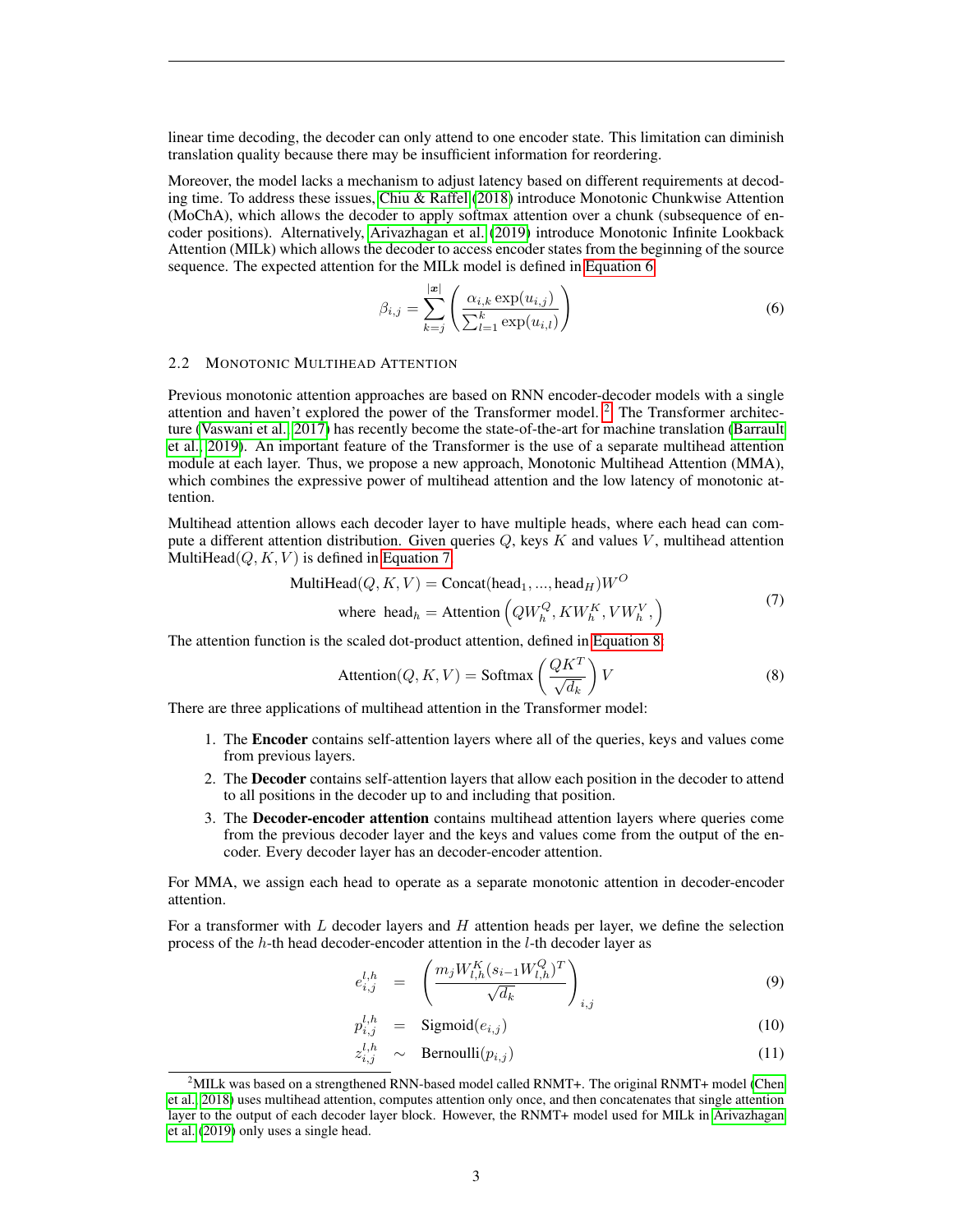<span id="page-3-1"></span>

Figure 1: Monotonic Attention (Left) versus Monotonic Multihead Attention (Right). At each decoding step, MMA still has access to various encoder states.

where  $W_{l,h}$  is the input projection matrix,  $d_k$  is the dimension of the attention head. We make the selection process independent for each head in each layer. We then investigate two types of MMA, MMA-H(ard) and MMA-IL(infinite lookback). For MMA-H, we use [Equation 4](#page-1-1) in order to calculate the expected alignment for each layer each head, given  $p_{i,j}^{l,h}$ . For MMA-IL, we calculate the softmax energy for each head as follows:

$$
u_{i,j}^{l,h} = \text{SoftEnergy} = \left(\frac{m_j \hat{W}_{l,h}^K (s_{i-1} \hat{W}_{l,h}^Q)^T}{\sqrt{d_k}}\right)_{i,j}
$$
(12)

and then use [Equation 6](#page-2-0) to calculate the expected attention. Each attention head in MMA-H hardattends to one encoder state. On the other hand, each attention head in MMA-IL can attend to all previous encoder states. Thus, MMA-IL allows the model to leverage more information for translation, but MMA-H may be better suited for streaming systems with stricter efficiency requirements.

At inference time, our decoding strategy is shown in [Algorithm 1.](#page-4-0) For each  $l, h$ , at decoding step  $i$ , we apply the sampling processes discussed in [subsection 2.1](#page-1-3) individually and set the encoder step at  $t_i^{l,h}$ . Then a hard alignment or partial softmax attention from encoder states, shown in Equation [13,](#page-3-0) will be retrieved to feed into the decoder to generate the  $i$ -th token. The model will write a new target token only after all the attentions have decided to write – the heads that have decided to write must wait until the others have finished reading.

<span id="page-3-0"></span>
$$
c_i^l = \text{Concat}(c_i^{l,1}, c_i^{l,2}, ..., c_i^{l,H})
$$
  
\nwhere  $c_i^{l,h} = f_{\text{context}}(\boldsymbol{h}, t_i^{l,h}) = \begin{cases} m_{t_i^{l,h}} & \text{MMA-H} \\ \frac{\sum_{j=1}^{t_i^{l,h}} \exp\left(u_{i,j}^{l,h}\right) m_j}{\sum_{j=1}^{t_i^{l,h}} \exp\left(u_{i,j}^{l,h}\right)} & \text{MMA-II.} \end{cases}$  (13)

Figure [1](#page-3-1) illustrates a comparison between our model and the monotonic model with one attention head. Compared with the monotonic model, the MMA model is able to set attention to different positions so that it can still attend to previous states while reading each new token. Each head can adjust its speed on-the-fly. Some heads read new inputs, while the others can stay in the past to retain the source history information. Even with the hard alignment variant (MMA-H), the model is still able to preserve the history information by setting heads to past states. In contrast, the hard monotonic model, which only has one head, loses the previous information at the attention layer.

## <span id="page-3-2"></span>2.3 LATENCY CONTROL

Effective simultaneous machine translation must balance quality and latency. At a high level, latency measures how many source tokens the model has to read until a translation is generated. The model we have introduced in [subsection 2.2](#page-2-4) is not able to control latency on its own. While MMA allows simultaneous translation by having a read or write schedule for each head, the overall latency is determined by the fastest head, i.e. the head that reads the most. It is possible that a head always reads new input without producing output, which would result in the maximum possible latency. Note that the attention behaviors in MMA-H and MMA-IL can be different. In MMA-IL, a head reaching the end of the sentence will provide the model with maximum information about the source sentence. On the other hand, in the case of MMA-H, reaching the end of sentence for a head only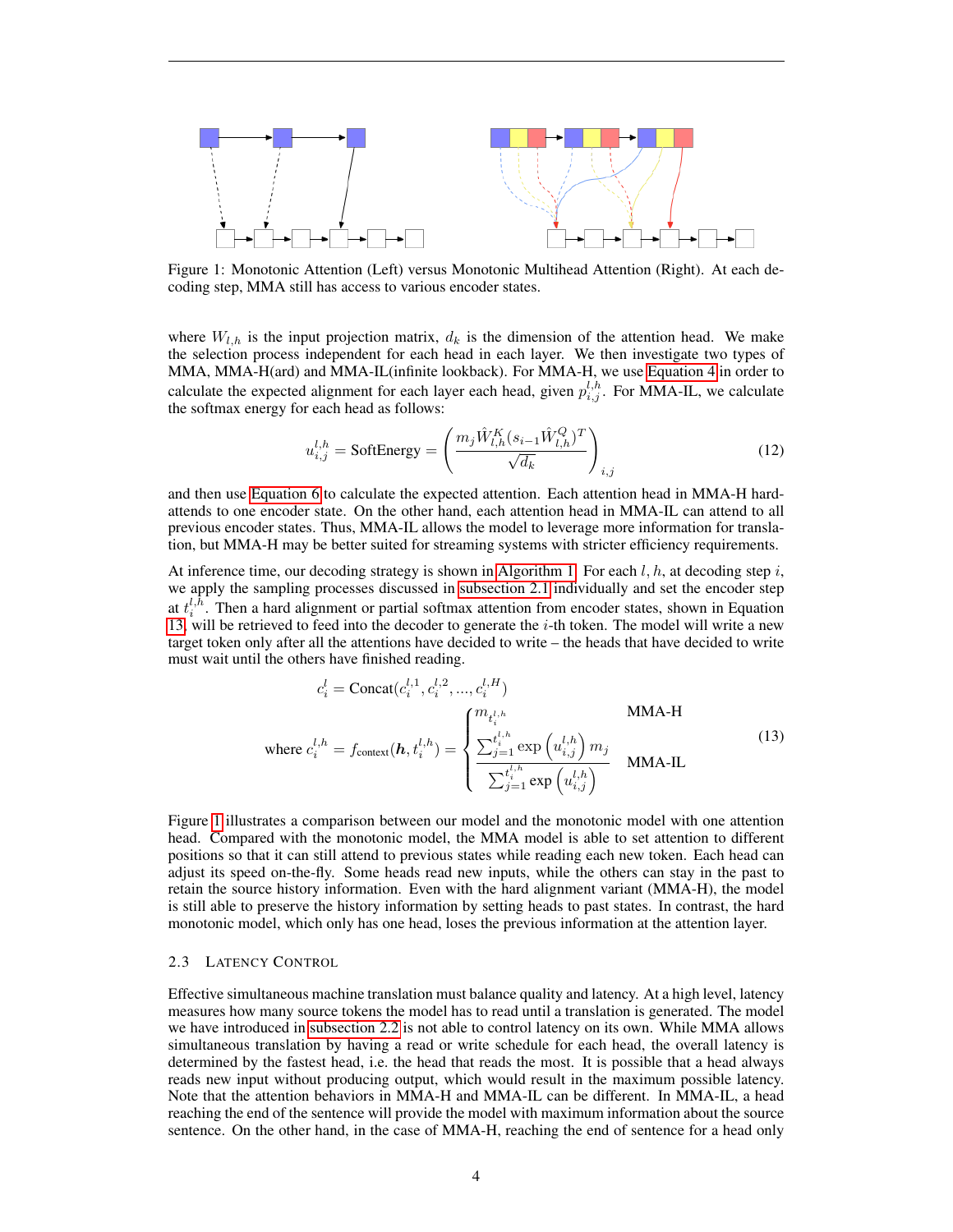<span id="page-4-0"></span>Algorithm 1 MMA monotonic decoding. Because each head is independent, we compute line 3 to 10 in parallel

**Input:** Memory *h* of length  $T$ ,  $i = 1$ ,  $j = 1$ ,  $t_0^{l,h} = 1$ ,  $y_0 =$  StartOfSequence. 1: while  $y_{i-1} \neq$  EndOfSequence do 2: for  $l \leftarrow 1$  to L do 3: for  $h \leftarrow 1$  to  $H$  do 4: **for**  $j \leftarrow t_{i-1}^{l,h}$  to T **do** 5:  $p_{i,j}^{l,h} =$  Sigmoid (MonotonicEnergy $(s_{i-1,m_j})$ ) 6: if  $p_{i,j}^{l,h} > 0.5$  then 7:  $c_i^{l,h} = f_{\text{context}}(\bm{h}, t_i^{l,h})$ <br>8:  $t_i^{l,h} = j$ 8:  $t$ 9: Break 10:  $c_i^l = \text{Concat}(c_i^{l,1}, c_i^{l,2}, ..., c_i^{l,H})$  $11:$  $l_i^l = \text{Decoder}^l(s_{1:i-1}^l, s_{1:i-1}^{l-1}, c_i^l)$ 12:  $y_i = \text{Output}(s_i^L)$ 13:  $i = i + 1$ 

gives a hard alignment to the end-of-sentence token, which provides very little information to the decoder. Furthermore, it is possible that an MMA-H attention head stays at the beginning of sentence without moving forward. Such a head would not cause latency issues but would degrade the model quality since the decoder would not have any information about the input. In addition, this behavior is not suited for streaming systems.

To address these issues, we introduce two latency control methods. The first one is weighted average latency, shown in [Equation 14:](#page-4-1)

<span id="page-4-1"></span>
$$
g_i^W = \frac{\exp(g_i^{l,h})}{\sum_{l=1}^L \sum_{h=1}^H \exp(g_i^{l,h})} g_i^{l,h}
$$
(14)

where  $g_i^{l,h} = \sum_{j=1}^{|x|} j \alpha_{i,j}$ . Then we calculate the latency loss with a differentiable latency metric C.

<span id="page-4-2"></span>
$$
L_{avg} = \mathcal{C}\left(\boldsymbol{g}^W\right) \tag{15}
$$

Like [Arivazhagan et al.](#page-8-1) [\(2019\)](#page-8-1), we use the Differentiable Average Lagging. It is noticeable that, different from original latency augmented training in [Arivazhagan et al.](#page-8-1) [\(2019\)](#page-8-1), [Equation 15](#page-4-2) is not the expected latency metric given  $C$ , but weighted average  $C$  on all the attentions. The real expected latency is  $\hat{g} = \max_{l,h} (g^{l,h})$  instead of  $\bar{g}$ , but using this directly would only affect the speed of the fastest head. [Equation 15,](#page-4-2) however, can control every head — the regularization has a much greater effect on the fast heads but also inhibits the slow heads from getting faster. However, for MMA models, we found that the latency of are mainly due to outliers that skip almost every token. The weighted average latency loss is not sufficient to control the outliers. We therefore introduce the head divergence loss, the average variance of expected delays at each step, defined in [Equation 16:](#page-4-3)

<span id="page-4-3"></span>
$$
L_{var} = \frac{1}{LH} \sum_{l=1}^{L} \sum_{h=1}^{H} \left( g_i^{l,h} - \bar{g}_i \right)^2 \tag{16}
$$

where  $\bar{g}_i = \frac{1}{LH} \sum g_i$  The final objective function is presented in [Equation 17:](#page-4-4)

<span id="page-4-4"></span>
$$
L(\theta) = -\log(\mathbf{y} \mid \mathbf{x}; \theta) + \lambda_{avg} L_{avg} + \lambda_{var} L_{var}
$$
\n(17)

where  $\lambda_{avg}$ ,  $\lambda_{var}$  are hyperparameters that control both losses. Intuitively, while  $\lambda_{avg}$  controls the overall speed,  $\lambda_{var}$  controls the divergence of the heads. Combining these two losses, we are able to dynamically control the range of attention heads so that we can control the latency and the reading buffer. For MMA-IL model, we used both loss terms; for MMA-H we only use  $L_{var}$ .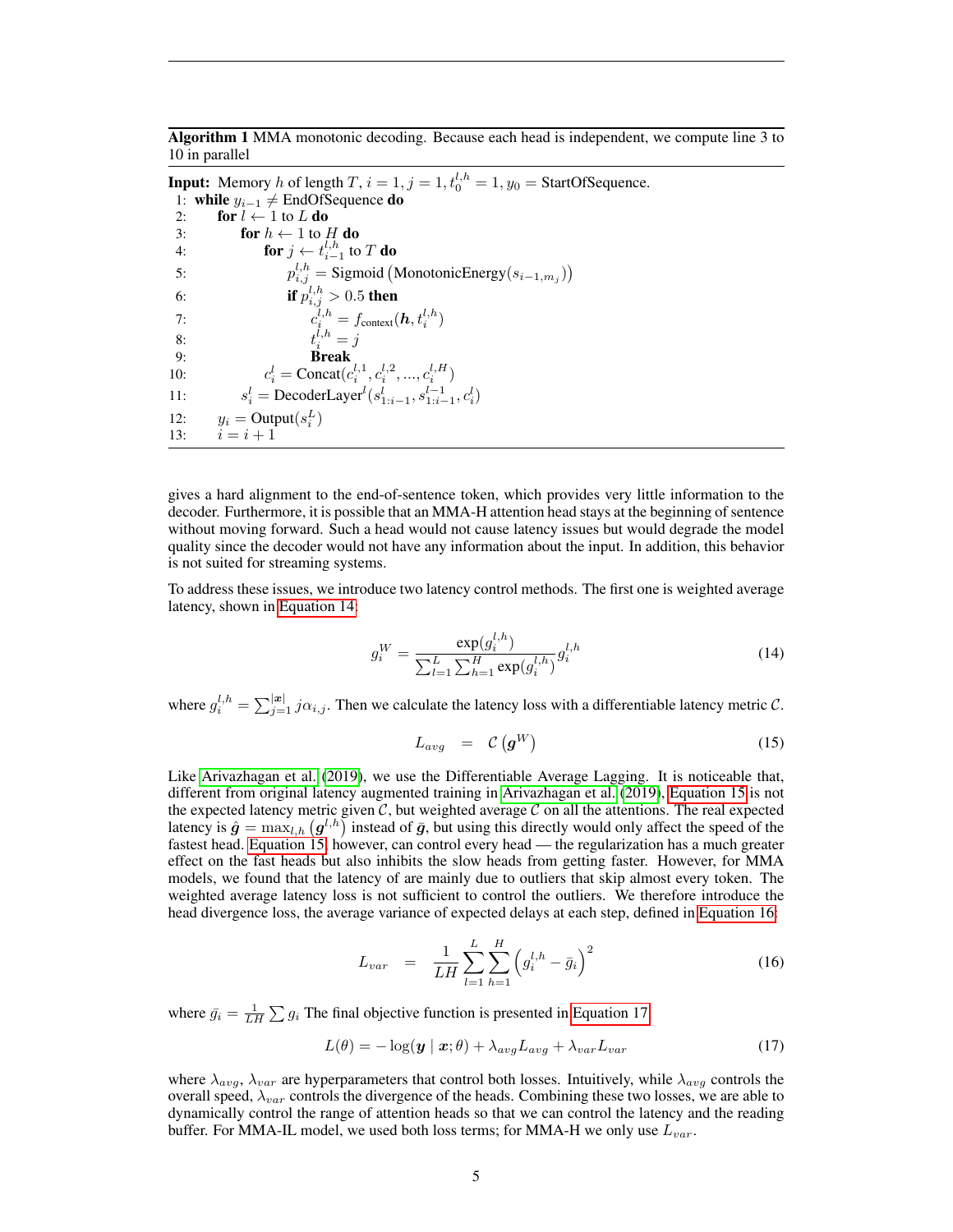# 3 EXPERIMENTAL SETUP

## 3.1 EVALUATION METRICS

We evaluate our model using quality and latency. For translation quality, we use tokenized BLEU  $^3$  $^3$ for IWSLT15 En-Vi and detokenized BLEU with SacreBLEU [\(Post, 2018\)](#page-9-3) for WMT15 De-En. For latency, we use three different recent metrics, **Average Proportion** (AP) [\(Cho & Esipova, 2016\)](#page-8-2), Average Lagging (AL) [\(Ma et al., 2019\)](#page-9-1) and Differentiable Average Lagging (DAL) [\(Arivazhagan](#page-8-1) et al.,  $2019$ <sup>[4](#page-5-1)</sup>. We remind the reader of the metric definitions in Appendix [A.2.](#page-10-0)

# <span id="page-5-3"></span>3.2 DATASETS

|                                             | Dataset              | Train | Validation                      | <b>Test</b> |                    |  |
|---------------------------------------------|----------------------|-------|---------------------------------|-------------|--------------------|--|
|                                             | <b>IWSLT15 En-Vi</b> | 133k  | 1268                            | 1553        |                    |  |
|                                             | WMT15 De-En          | 4.5M  | 3000                            | 2169        |                    |  |
| Table 1: Number of sentences in each split. |                      |       |                                 |             |                    |  |
| Dataset                                     |                      |       | <b>RNN</b>                      |             | <b>Transformer</b> |  |
| <b>IWSLT15 En-Vi</b>                        |                      |       | 25.6 <sup>5</sup>               |             | 28.70              |  |
| WMT15 De-En                                 |                      |       | 28.4 (Arivazhagan et al., 2019) |             | 32.3               |  |

Table 2: Offline model performance with unidirectional encoder and greedy decoding.

We evaluate our method on two standard machine translation datasets, IWSLT14 En-Vi and WMT15 De-En. Statistics of the datasets can be found in [Table 1.](#page-5-3) For each dataset, we apply tokenization with the Moses [\(Koehn et al., 2007\)](#page-9-4) tokenizer and preserve casing.

IWSLT15 English-Vietnamese TED talks from IWSLT 2015 Evaluation Campaign [\(Cettolo et al.,](#page-8-5) [2016\)](#page-8-5). We follow the same settings from [Luong & Manning](#page-9-5) [\(2015\)](#page-9-5) and [Raffel et al.](#page-9-0) [\(2017\)](#page-9-0). We replace words with frequency less than 5 by <*unk*>. We use tst2012 as a validation set tst2013 as a test set.

WMT15 German-English We follow the setting from [Arivazhagan et al.](#page-8-1) [\(2019\)](#page-8-1). We apply byte pair encoding (BPE) [\(Sennrich et al., 2016\)](#page-9-6) jointly on the source and target to construct a shared vocabulary with 32K symbols. We use newstest2013 as validation set and newstest2015 as test set.

#### 3.3 MODELS

We evaluate MMA-H and MMA-IL models on both datasets. The MILK model we evaluate on IWSLT15 En-Vi is based on [Luong et al.](#page-9-7) [\(2015\)](#page-9-7) rather than RNMT+ [\(Chen et al., 2018\)](#page-8-4). All our offline models use unidirectional encoders: the encoder self-attention can only attend to previous states. Offline model performance can be found in [Table 2.](#page-5-3) For MMA models, we replace the encoder-decoder layers with MMA and keep other hyperparameter settings the same as the offline model. Detailed hyperparameter settings can be found in [subsection A.1.](#page-10-1) We use the Fairseq li-brary [\(Ott et al., 2019\)](#page-9-8)  $\delta$  for our implementation.

<span id="page-5-0"></span> $3$ We acquire the data from https://nlp.stanford.edu/projects/nmt/, which is tokenized. We do not have the tokenizer which processed this data, thus we report tokenized BLEU for IWSLT15

<span id="page-5-1"></span><sup>4</sup>Latency metrics are computed on BPE tokens for WMT15 De-En – consistent with [Arivazhagan et al.](#page-8-1) [\(2019\)](#page-8-1) – and on word tokens for IWSLT15 En-Vi.

<span id="page-5-2"></span><sup>5</sup> [Luong & Manning](#page-9-5) [\(2015\)](#page-9-5) report a BLEU score of 23.0 but they didn't mention what type of BLEU score they used. This score is from our implementation on the data aquired from https://nlp.stanford.edu/projects/nmt/

<span id="page-5-4"></span><sup>6</sup> https://github.com/pytorch/fairseq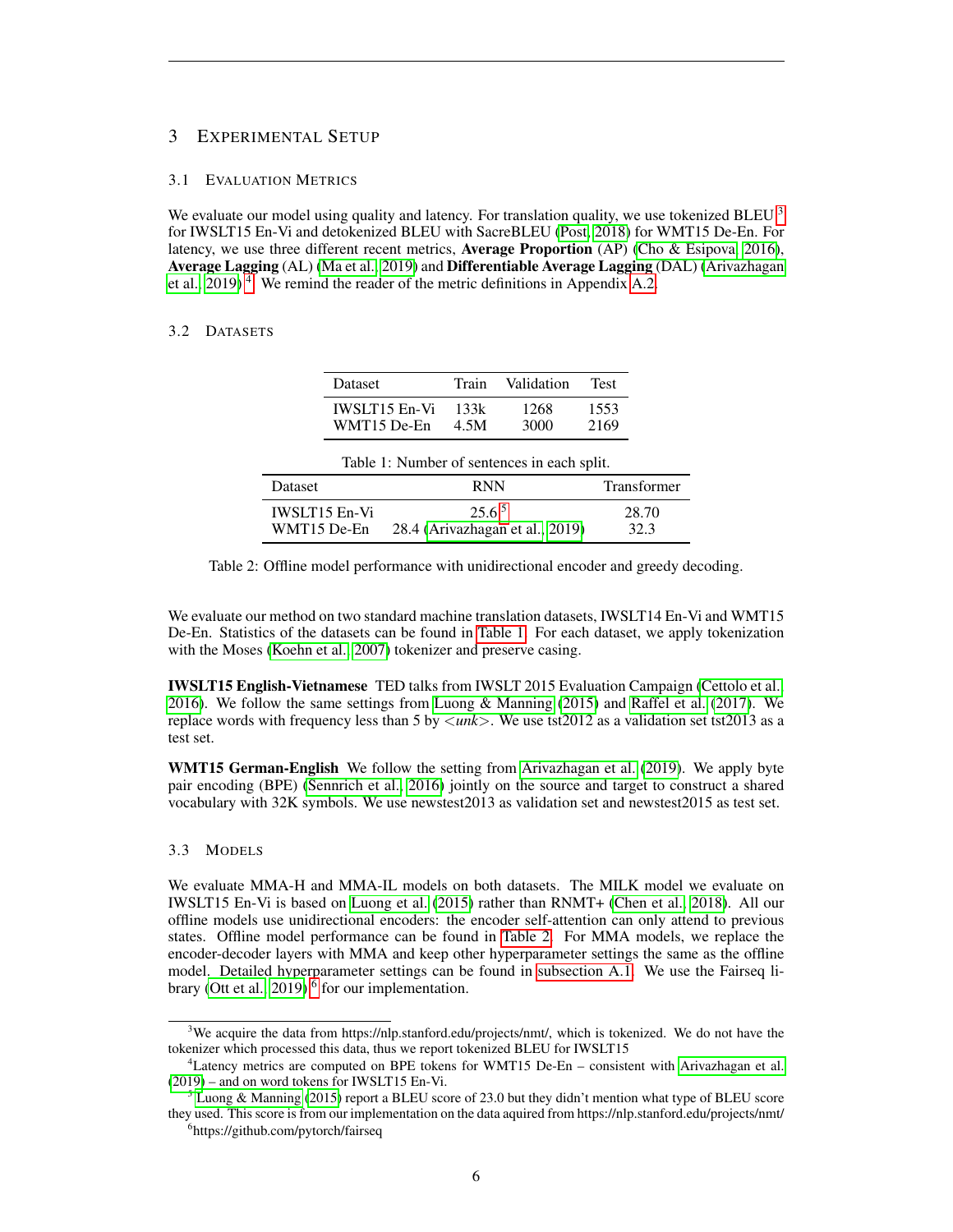<span id="page-6-0"></span>

Figure 2: Latency-quality tradeoffs for MILk and MMA on IWSLT15 En-Vi and WMT15 De-En.

# 4 RESULTS

In this section, we present the main results of our model in terms of latency-quality tradeoffs and two ablation studies. In the first one, we analyze the effect of the variance loss on the attention span. Then, we study the effect of the number of decoder layers and decoder heads on quality and latency.

## <span id="page-6-1"></span>4.1 LATENCY-QUALITY TRADEOFFS

We plot the quality-latency curves for MMA-H and MMA-IL in [Figure 2.](#page-6-0) The BLEU and latency scores on the test sets were generated by setting a latency range and selecting the checkpoint with best BLEU score on the validation set. We use differentiable average lagging [\(Arivazhagan et al.,](#page-8-1) [2019\)](#page-8-1) when setting the latency range. We found that for a given latency, our models obtain a better translation quality. It is interesting to observe that even MMA-H has a better latency-quality tradeoff than MILk even though each head only attends to only one state. Although MMA-H is not quite yet streaming capable since both the encoder and decoder self-attention have an infinite lookback, that model represents a good step in that direction.

## 4.2 ATTENTION SPAN

In [subsection 2.3,](#page-3-2) we introduced the attention variance loss to MMA-H in order to prevent outlier attention heads from increasing the latency or increasing the attention span. We have already evaluated the effectiveness of this method on latency in [subsection 4.1.](#page-6-1) We also want to measure the difference between the fastest and slowest heads at each decoding step. We define the average attention span in [Equation 18:](#page-6-2)

<span id="page-6-2"></span>
$$
\bar{S} = \frac{1}{|\mathbf{y}|} \left( \sum_{i}^{\|\mathbf{y}\|} \max_{l,h} t_i^{l,h} - \min_{l,h} t_i^{l,h} \right) \tag{18}
$$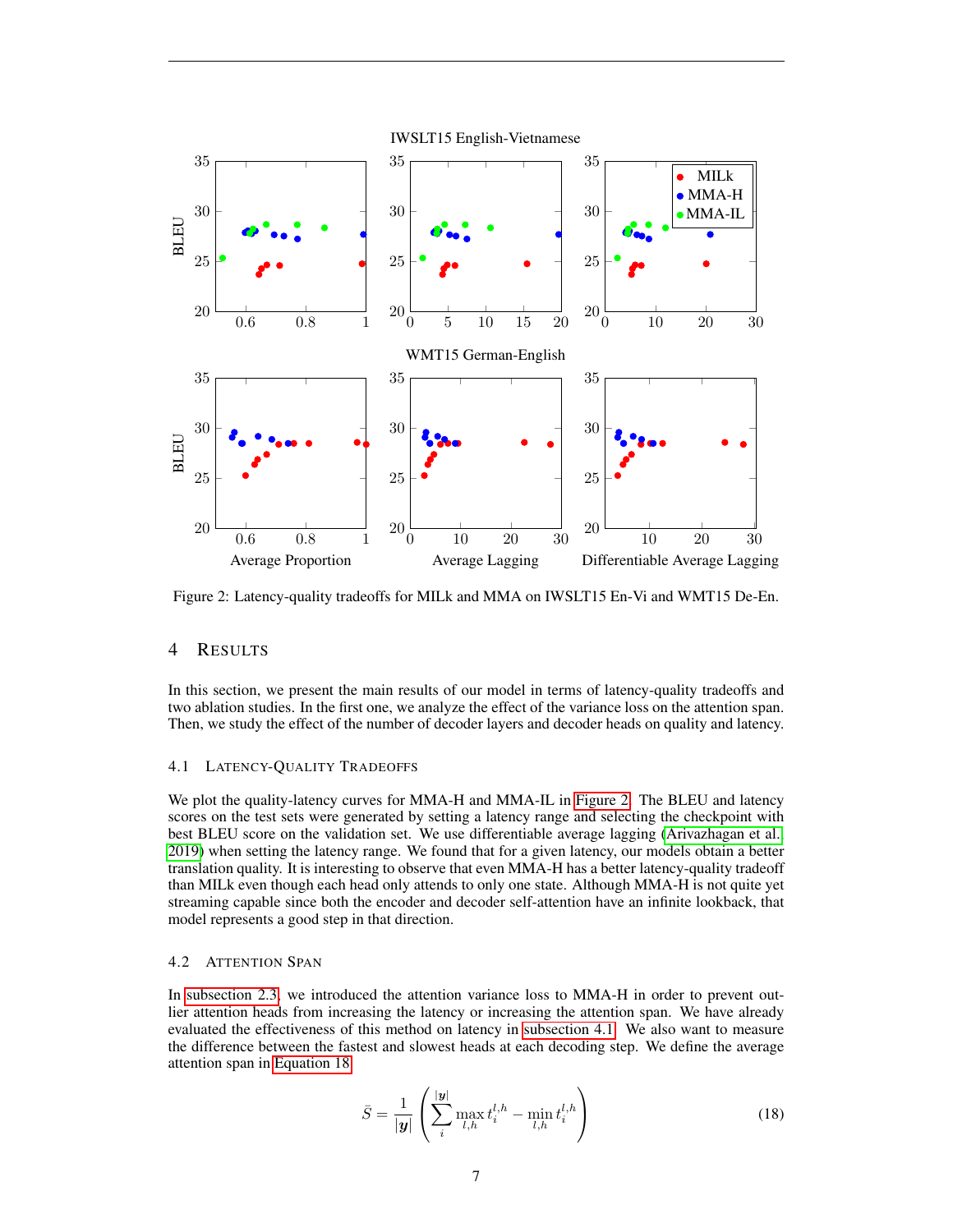<span id="page-7-0"></span>

Figure 3: Effect of  $L_{var}$  on the average attention span. The variance loss works as intended by reducing the span with higher weights.

<span id="page-7-1"></span>

Figure 4: Effect of the number of decoder attention heads and the number of decoder attention layers on quality and latency, reported on the WMT13 validation set. For both the baseline and the proposed model, quality generally improves with the number of heads and the number of layers, which motivates the proposed model.

It estimates the reading buffer we need for streaming translation. We show the relation between the average attention span (averaged over the IWSLT and WMT test sets) versus  $L_{var}$  in [Figure 3.](#page-7-0) As expected, the average attention span is reduced as we increase  $L_{var}$ .

# 4.3 EFFECT ON NUMBER OF LAYERS AND NUMBER OF HEADS

One motivation to introduce MMA is to adapt the Transformer, which is the current state-of-the-art model for machine translation, to online decoding. Important features of the Transformer architecture include having a separate attention layer for each decoder layer block and multihead attention. In this section, we test the effect of these two components on both the offline baseline and MMA-H from a quality and latency perspective. We report quality as measure by detokenized BLEU and latency as measured by DAL on the WMT13 validation set in [Figure 4.](#page-7-1) We set  $\lambda_{avg} = 0$  and  $\lambda_{var} = 0.2$ . We can see that quality generally tends to improve with more layers and more heads for both the offline baseline and MMA-H, which motivates extending monotonic attention to the multilayer/multihead setting. We also note that latency increases accordingly. This is due to having fixed loss weights: when more heads are involved, we should increase  $\lambda_{var}$  to better control latency.

# 5 RELATED WORK

Recent work on simultaneous machine translation falls into three categories. In the first one, models use a rule-based policy for reading input and writing output. [Cho & Esipova](#page-8-2) [\(2016\)](#page-8-2) propose a Wait-If-\* policy to enable an offline model to decode simultaneously. [Ma et al.](#page-9-1) [\(2019\)](#page-9-1) propose a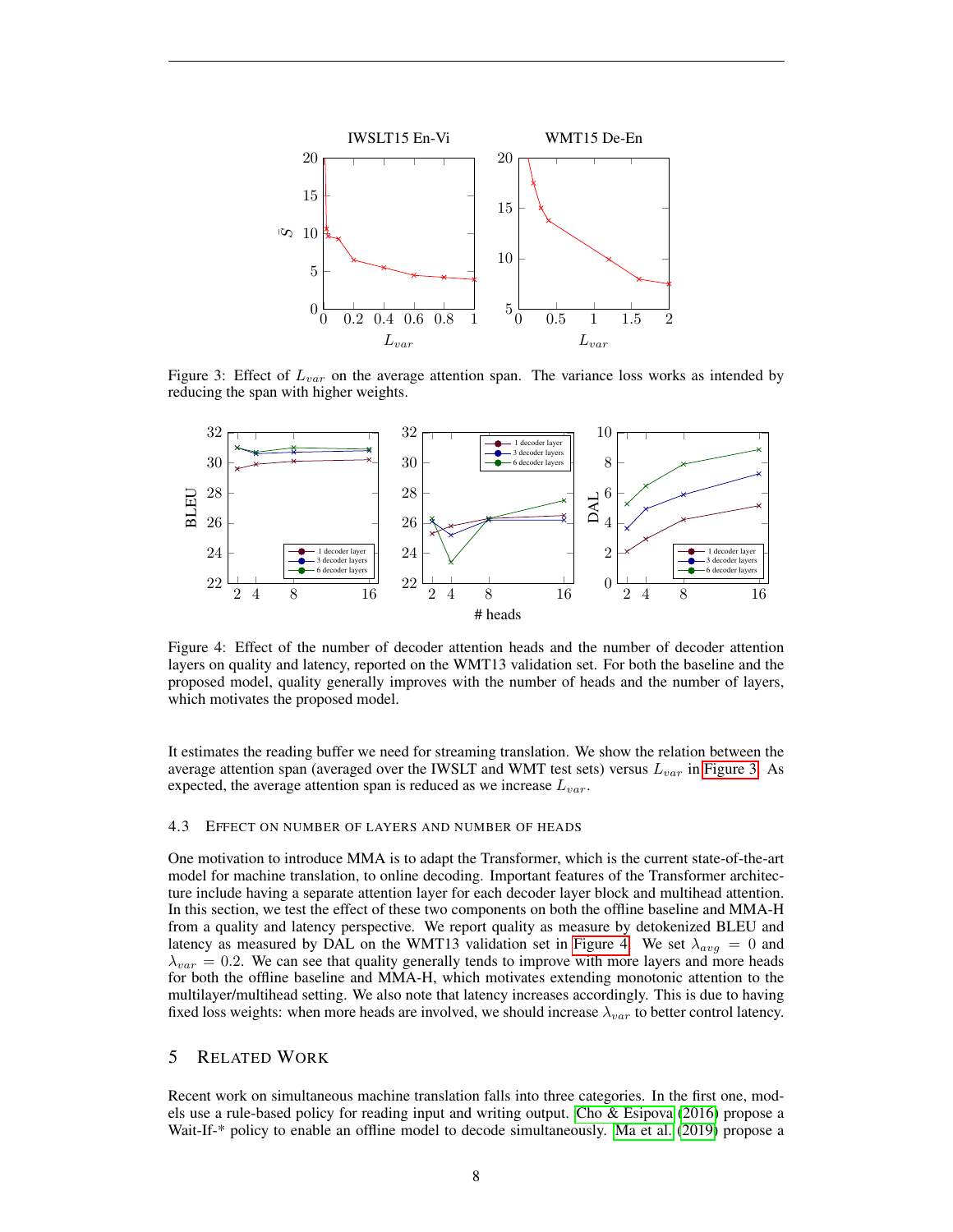wait- $k$  policy where the model first reads  $k$  tokens, then alternates reads and writes. [Dalvi et al.](#page-9-9) [\(2018\)](#page-9-9) propose an incremental decoding method, also based on a rule-based schedule. In the second category, models learn the policy with reinforcement learning. [Grissom II et al.](#page-9-10) [\(2014\)](#page-9-10) introduce a Markov chain to phrase-based machine translation models for simultaneous machine translation, in which they apply reinforcement learning to learn the read-write policy based on states. [Gu et al.](#page-9-11) [\(2017\)](#page-9-11) introduce an agent which learns to make decisions on when to translate from the interaction with a pre-trained neural machine translation model. [Alinejad et al.](#page-8-6) [\(2018\)](#page-8-6) propose a new operation PREDICT which predicts future source tokens to improve quality and minimize latency. Models from the last category leverage monotonic attention and replace the softmax attention with an expected attention calculated from a stepwise Bernoulli selection probability. [Raffel et al.](#page-9-0) [\(2017\)](#page-9-0) first introduce the concept of monotonic attention for online linear time decoding, where the attention only attends to one encoder state at a time. [Chiu & Raffel](#page-8-0) [\(2018\)](#page-8-0) extended that work to let the model attend to a chunk of encoder state. [Arivazhagan et al.](#page-8-1) [\(2019\)](#page-8-1) also make use of the monotonic attention but introduce an infinite lookback to improve the translation quality.

## 6 CONCLUSION

In this paper, we propose two variants of the monotonic multihead attention model for simultaneous machine translation. By introducing two new targeted loss terms which allow us to control both latency and attention span, we are able to leverage the power of the Transformer architecture to achieve better quality-latency trade-offs than the previous state-of-the-art model. We also present detailed ablation studies demonstrating the efficacy and rationale of our approach. By introducing these stronger simultaneous sequence-to-sequence models, we hope to facilitate important applications, such as high-quality real-time interpretation between human speakers.

#### **REFERENCES**

- <span id="page-8-6"></span>Ashkan Alinejad, Maryam Siahbani, and Anoop Sarkar. Prediction improves simultaneous neural machine translation. In *Proceedings of the 2018 Conference on Empirical Methods in Natural Language Processing*, pp. 3022–3027, 2018.
- <span id="page-8-1"></span>Naveen Arivazhagan, Colin Cherry, Wolfgang Macherey, Chung-Cheng Chiu, Semih Yavuz, Ruoming Pang, Wei Li, and Colin Raffel. Monotonic infinite lookback attention for simultaneous machine translation. In *Proceedings of the 57th Annual Meeting of the Association for Computational Linguistics*, pp. 1313–1323, Florence, Italy, July 2019. Association for Computational Linguistics. URL <https://www.aclweb.org/anthology/P19-1126>.
- <span id="page-8-3"></span>Loïc Barrault, Ondřej Bojar, Marta R. Costa-jussà, Christian Federmann, Mark Fishel, Yvette Graham, Barry Haddow, Matthias Huck, Philipp Koehn, Shervin Malmasi, Christof Monz, Mathias Müller, Santanu Pal, Matt Post, and Marcos Zampieri. Findings of the 2019 conference on machine translation (WMT19). In *Proceedings of the Fourth Conference on Machine Translation (Volume 2: Shared Task Papers, Day 1)*, pp. 1–61, Florence, Italy, August 2019. Association for Computational Linguistics. doi: 10.18653/v1/W19-5301. URL <https://www.aclweb.org/anthology/W19-5301>.
- <span id="page-8-5"></span>Mauro Cettolo, Niehues Jan, Stuker Sebastian, Luisa Bentivogli, Roldano Cattoni, and Marcello ¨ Federico. The iwslt 2016 evaluation campaign. In *International Workshop on Spoken Language Translation*, 2016.
- <span id="page-8-4"></span>Mia Xu Chen, Orhan Firat, Ankur Bapna, Melvin Johnson, Wolfgang Macherey, George Foster, Llion Jones, Mike Schuster, Noam Shazeer, Niki Parmar, et al. The best of both worlds: Combining recent advances in neural machine translation. In *Proceedings of the 56th Annual Meeting of the Association for Computational Linguistics (Volume 1: Long Papers)*, pp. 76–86, 2018.
- <span id="page-8-0"></span>Chung-Cheng Chiu and Colin Raffel. Monotonic chunkwise attention. 2018. URL [https://](https://openreview.net/pdf?id=Hko85plCW) [openreview.net/pdf?id=Hko85plCW](https://openreview.net/pdf?id=Hko85plCW).
- <span id="page-8-2"></span>Kyunghyun Cho and Masha Esipova. Can neural machine translation do simultaneous translation? *arXiv preprint arXiv:1606.02012*, 2016.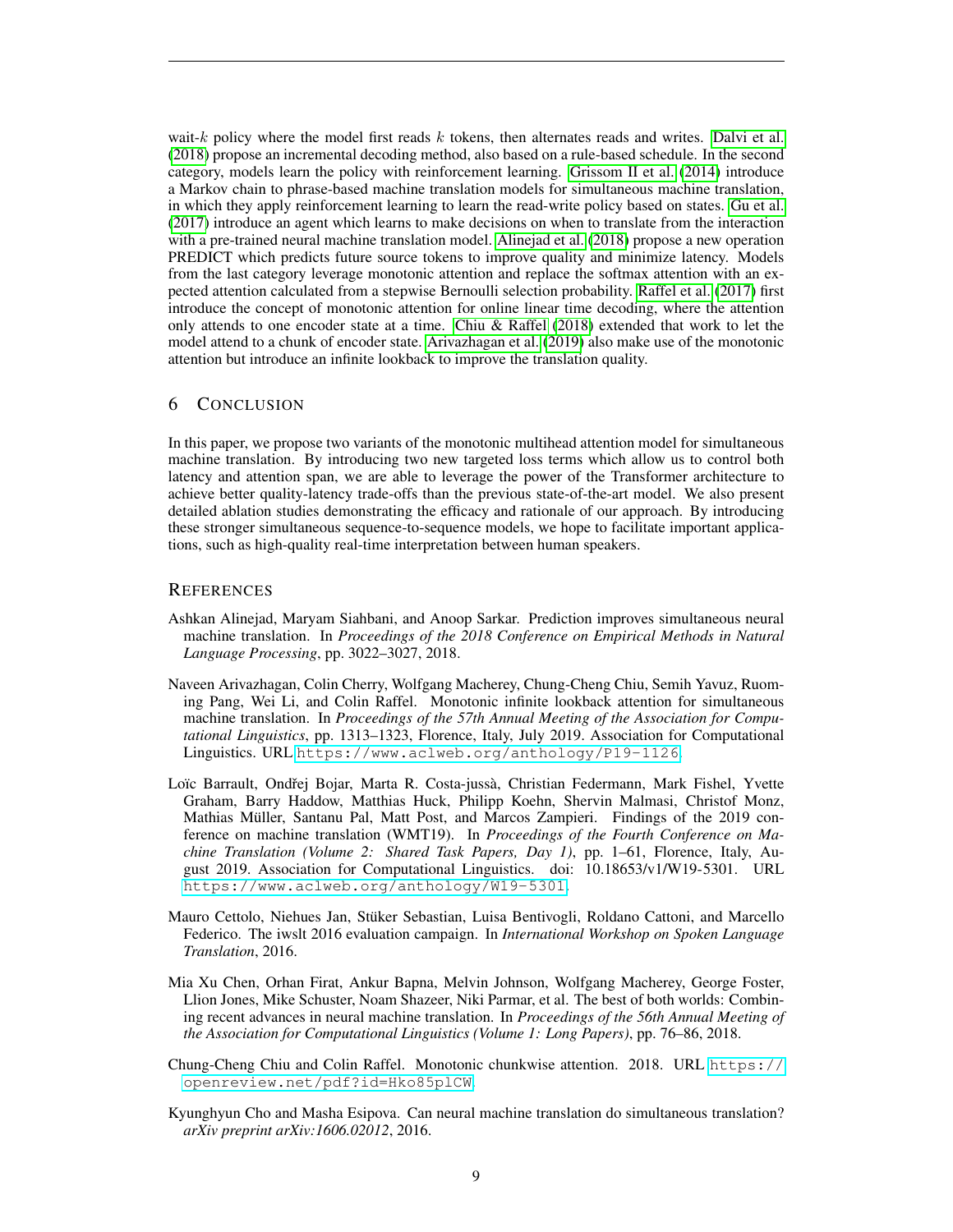- <span id="page-9-9"></span>Fahim Dalvi, Nadir Durrani, Hassan Sajjad, and Stephan Vogel. Incremental decoding and training methods for simultaneous translation in neural machine translation. In *Proceedings of the 2018 Conference of the North American Chapter of the Association for Computational Linguistics: Human Language Technologies, Volume 2 (Short Papers)*, pp. 493–499, New Orleans, Louisiana, June 2018. Association for Computational Linguistics. doi: 10.18653/v1/N18-2079. URL <https://www.aclweb.org/anthology/N18-2079>.
- <span id="page-9-10"></span>Alvin Grissom II, He He, Jordan Boyd-Graber, John Morgan, and Hal Daume III. Dont until the ´ final verb wait: Reinforcement learning for simultaneous machine translation. In *Proceedings of the 2014 Conference on empirical methods in natural language processing (EMNLP)*, pp. 1342– 1352, 2014.
- <span id="page-9-11"></span>Jiatao Gu, Graham Neubig, Kyunghyun Cho, and Victor OK Li. Learning to translate in real-time with neural machine translation. In *15th Conference of the European Chapter of the Association for Computational Linguistics, EACL 2017*, pp. 1053–1062. Association for Computational Linguistics (ACL), 2017.
- <span id="page-9-4"></span>Philipp Koehn, Hieu Hoang, Alexandra Birch, Chris Callison-Burch, Marcello Federico, Nicola Bertoldi, Brooke Cowan, Wade Shen, Christine Moran, Richard Zens, Chris Dyer, Ondřej Bojar, Alexandra Constantin, and Evan Herbst. Moses: Open source toolkit for statistical machine translation. In *Proceedings of the 45th Annual Meeting of the Association for Computational Linguistics Companion Volume Proceedings of the Demo and Poster Sessions*, pp. 177–180, Prague, Czech Republic, June 2007. Association for Computational Linguistics. URL <https://www.aclweb.org/anthology/P07-2045>.
- <span id="page-9-5"></span>Minh-Thang Luong and Christopher D Manning. Stanford neural machine translation systems for spoken language domains. 2015.
- <span id="page-9-7"></span>Minh-Thang Luong, Hieu Pham, and Christopher D Manning. Effective approaches to attentionbased neural machine translation. *arXiv preprint arXiv:1508.04025*, 2015.
- <span id="page-9-1"></span>Mingbo Ma, Liang Huang, Hao Xiong, Renjie Zheng, Kaibo Liu, Baigong Zheng, Chuanqiang Zhang, Zhongjun He, Hairong Liu, Xing Li, Hua Wu, and Haifeng Wang. STACL: Simultaneous translation with implicit anticipation and controllable latency using prefix-to-prefix framework. In *Proceedings of the 57th Annual Meeting of the Association for Computational Linguistics*, pp. 3025–3036, Florence, Italy, July 2019. Association for Computational Linguistics. URL <https://www.aclweb.org/anthology/P19-1289>.
- <span id="page-9-8"></span>Myle Ott, Sergey Edunov, Alexei Baevski, Angela Fan, Sam Gross, Nathan Ng, David Grangier, and Michael Auli. fairseq: A fast, extensible toolkit for sequence modeling. In *Proceedings of NAACL-HLT 2019: Demonstrations*, 2019.
- <span id="page-9-3"></span>Matt Post. A call for clarity in reporting BLEU scores. In *Proceedings of the Third Conference on Machine Translation: Research Papers*, pp. 186–191, Belgium, Brussels, October 2018. Association for Computational Linguistics. URL [https://www.aclweb.org/anthology/](https://www.aclweb.org/anthology/W18-6319) [W18-6319](https://www.aclweb.org/anthology/W18-6319).
- <span id="page-9-0"></span>Colin Raffel, Minh-Thang Luong, Peter J Liu, Ron J Weiss, and Douglas Eck. Online and linear-time attention by enforcing monotonic alignments. In *Proceedings of the 34th International Conference on Machine Learning-Volume 70*, pp. 2837–2846. JMLR. org, 2017.
- <span id="page-9-6"></span>Rico Sennrich, Barry Haddow, and Alexandra Birch. Neural machine translation of rare words with subword units. In *Proceedings of the 54th Annual Meeting of the Association for Computational Linguistics (Volume 1: Long Papers)*, pp. 1715–1725, 2016.
- <span id="page-9-2"></span>Ashish Vaswani, Noam Shazeer, Niki Parmar, Jakob Uszkoreit, Llion Jones, Aidan N Gomez, Łukasz Kaiser, and Illia Polosukhin. Attention is all you need. In *Advances in neural information processing systems*, pp. 5998–6008, 2017.